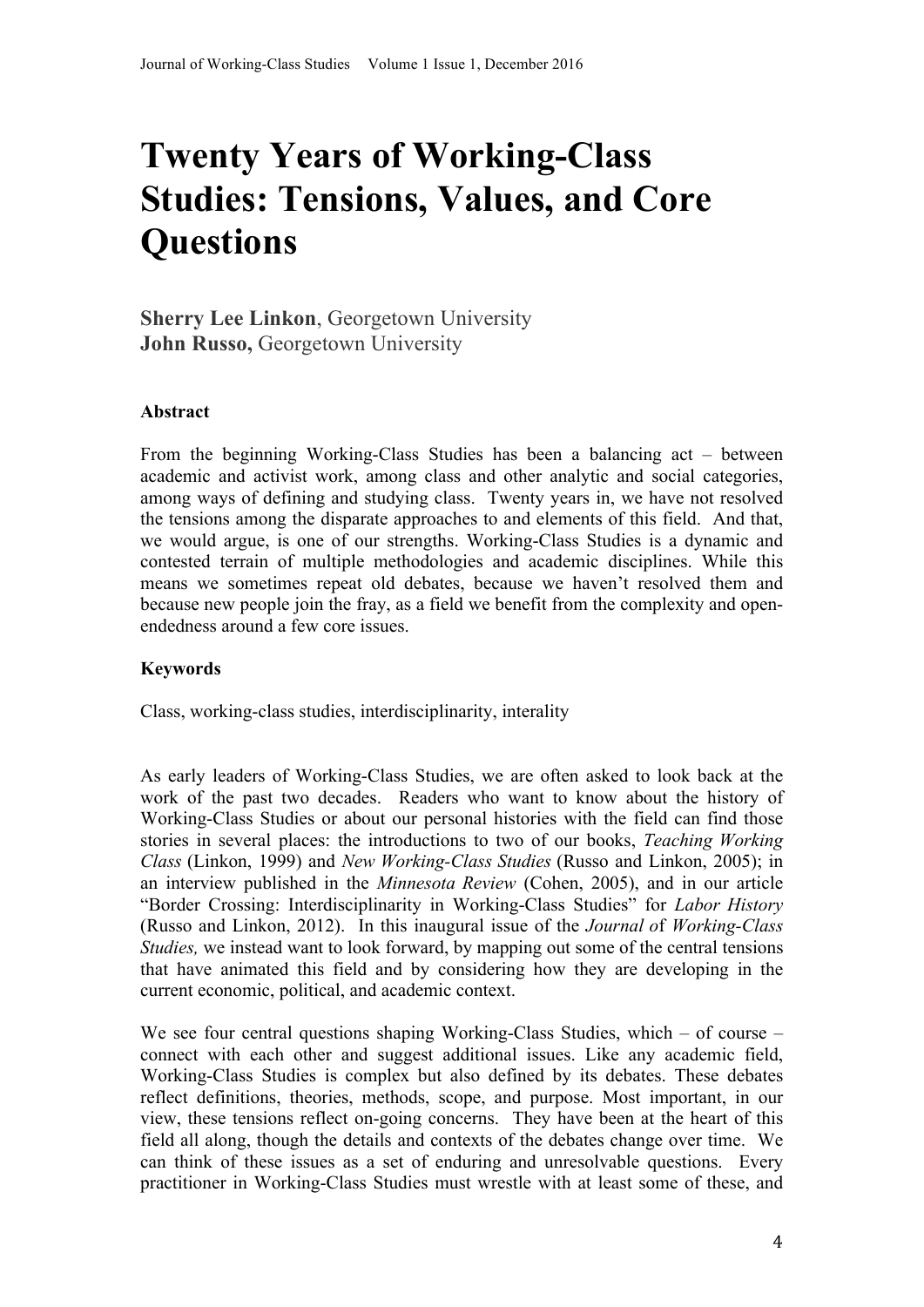many of us have, over time, answered these questions in different, even contrasting ways. We expect to continue to do so. Even more important, we believe that asking these questions and debating the answers are defining elements of Working-Class **Studies** 

## **What do we mean by 'class'?**

As we wrote in 2005 in *New Working-Class Studies* (and as we have explained to countless students, colleagues, and journalists), Working-Class Studies embraces this question but refuses to provide a simple answer. In part, what we mean by class changes depending on the situation in which we are using it, but our varied answers to this question also reflect the varied interests and assumptions of members of our scholarly community. Nearly all of us begin with an understanding rooted in Marx but without privileging Marxist analysis over competing theories and practice. That is, class involves relations of power, based in economic positions that shape individuals, culture, history, and interests. Within the field, however, that fundamental definition leads in diverse directions. Sometimes, we use class as a category of analysis, a way of explaining and interpreting events, issues, and texts of all kinds. In this sense, class is a position, a relationship, a social force. When we focus on class as an analytic category, we trace the way the contrasting interests and power of people in different class positions play out within capitalism, sometimes by looking at specific cases but also by looking broadly at economic, social, and political conflicts and changes. On the other hand, Working-Class Studies is also interested in the varied conditions, perspectives, and lived experiences of working-class people. When we take this approach, we emphasize class as a social category and a culture, which we study by identifying the shared values and practices of working-class culture and by tracing how people express or enact that culture through actions and expressions.

Within Working-Class Studies, some individuals are firmly committed to one approach or the other, but some move between them and many see them as two sides of the same complex coin. Consider, for example, two key books in the field: Michael Zweig's *The Working-Class Majority* (now in its second edition, 2000; 2012) and Barbara Jensen's *Reading Classes: on Culture and Classism in America* (2012)*.*  Zweig examines class in terms of politics and power, while Jensen approaches class as culture, articulating the difference between working- and middle-class cultures. Both books offer significant, useful definitions of class, and even as they argue for different emphases, both acknowledge that their approach is not opposed to, or separate from, the other. Zweig demonstrates that to understand how power works we need to look not only at statistics and structures but also at how people experience and respond to them. To understand culture, Jensen shows, we must recognize that cultures emerge from (and contribute to) hierarchical structures of power. In part because these books engage with the debate about how to approach class, without insisting on a single correct approach, other scholars have found their concepts and vocabularies useful in framing new analyses.

The ongoing debate between class as a category of analysis and class as a culture means that none of us can take our approach to class for granted. It also means that, as a field, we demonstrate the capaciousness and significance of class as a concept (or perhaps more accurately as a set of concepts). Our work is better because we have to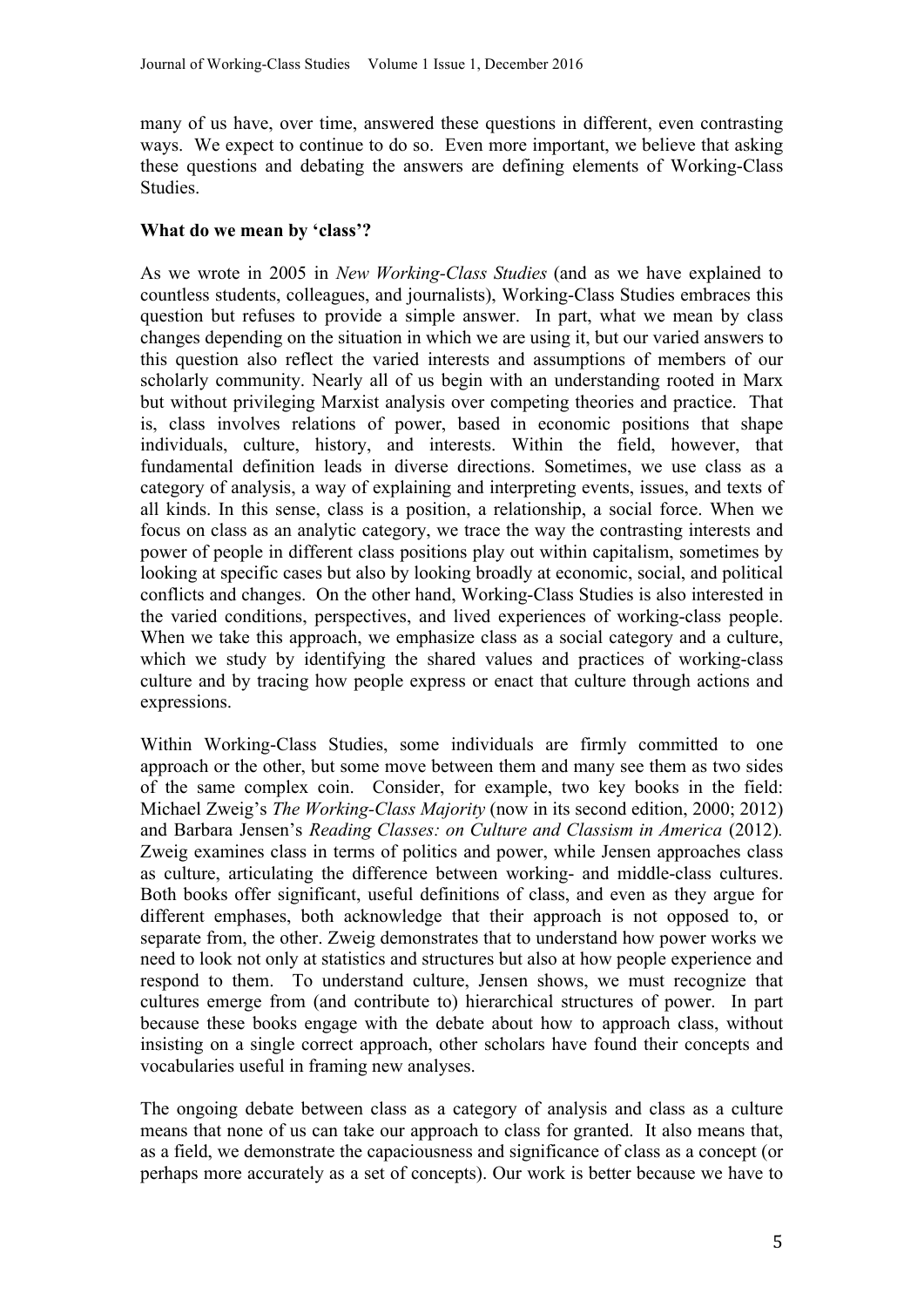stipulate what we mean by class and why. As we have often argued, Working-Class Studies should resist embracing any single definition of class.

#### **How does class relate to race and other social categories?**

Class cannot be separated from other social categories that work with and against class to shape power, relationships, social practices, and identities. But what does that mean in terms of how we study working-class life, culture, history, and politics? How do we articulate the significance of class as a central force – some would say as *the* central force – in social difference, inequality, and conflict? Here, it's harder to identify "sides" in a debate. Rather, the relationship between class and race – the dyad of difference that seems most problematic – presents a persistent, resistant knot whose strands can be stubbornly divided yet also hard to untie.

Working-Class Studies emphasizes class, which is the organizing principle, the shared interest, that defines this field. Yet Working-Class Studies has also always resisted the idea that class is more important than race or any other category. Across the field, we recognize that 'the working class' is not white (or male, or heterosexual), and we challenge approaches that ignore this complexity. From the beginning, much of our work has focused on particular intersections between class and other categories, most often gender, as in Paul Lauter's early essays on working-class women's writing (1990) or Janet Zandy's anthology *Calling Home: Working-Class Women's Writings, an Anthology* (1993)*.* Other work tackles intersectionality in more complex ways, as in Julie Bettie's *Women Without Class* (2002; 2014)*,* a study of teenage girls that considers themes and variables of gender, race, ethnicity, and class. Indeed, one of the challenges we face in Working-Class Studies is that we understand that 'the working class' is a broad and in many ways vague category. Working-Class Studies also includes research on how race has divided the working class, including how white working-class people have created and reinforced racial and ethnic boundaries within the working class, as in the work of labor historians Theodore W. Allen (1975; 2006) and David Roediger (2005; 2007).

Yet race, more than any other category, remains a problem for Working-Class Studies, not least because this field is, despite the good intentions and progressive politics of most of its members, predominantly white in both its scholarly focus and its membership. While we reject the critique that 'Working-Class Studies' really means 'white Working-Class Studies,' in practice a significant portion of the research in our field focuses on white people. This reflects a problematic truth of the field: we do want to create an academic space for talking about working-class whites – not because they're white but because they are marginalized and demonized on the basis of class. As we do that, we must wrestle with the way racial difference and racism have played out within the working class while also resisting the tendency – in the U.S. but also in the UK and elsewhere – for societies to assign racism as a social problem exclusive to the working class.

Further, crucially, Working-Class Studies must foster and support research on race and ethnicity, as well as other social categories. As recent Working Class Studies Association (WCSA) award winners make clear, emerging work in the field often focuses on working-class people of color, often incorporating gender, sexuality, immigration status, and other categories. Projects like Julie M. Weise's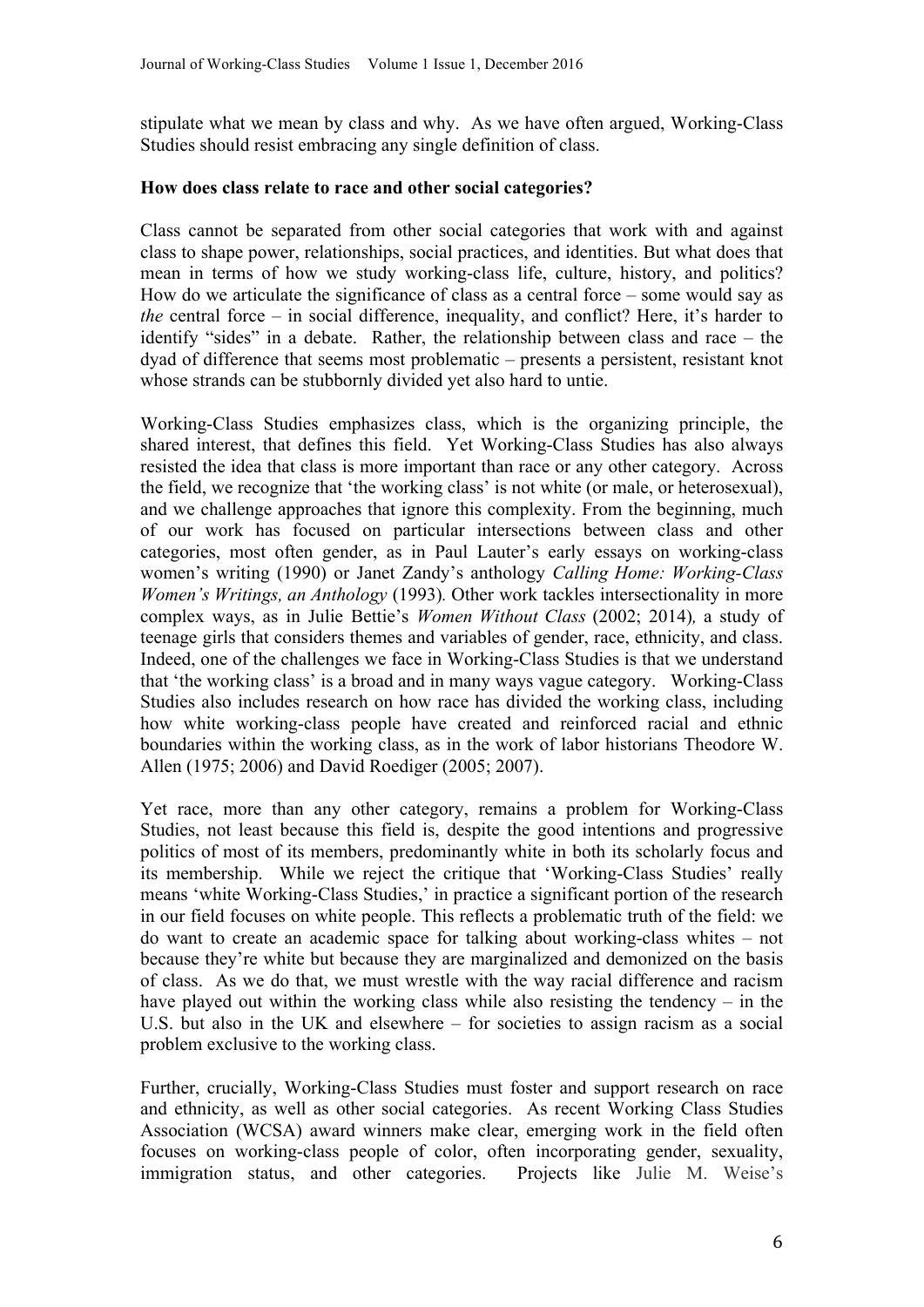book *Corazón de Dixie: Mexicans in the U.S. South Since 1910* (2015) or Gregory Rosenthal's dissertation on eighteenth- and nineteenth-century Hawaiian workingclass migrant laborers (2015) not only expand the range of research in Working-Class Studies, they also model ways of digging into the intersections in ways that use class and race, often along with other categories, as overlapping, complementary analytical lenses. In his contribution to our collection, *New Working-Class Studies,* David Roediger acknowledged the difficulty of, as he put it, looking at 'more than two things at once' (2005: 32). A decade later, scholars whose work focuses on race and ethnicity are helping us learn how to do just that.

Still, like the work of defining class itself, we will not likely resolve the question of how class relates to race in any simple or final way. Working-Class Studies must continue to wrestle with this knot. We must more often turn our class lenses on the lives of working-class people of color, but we must also bring greater awareness of race, ethnicity, and sexuality to our studies of white working-class people. And as with the question of defining class, our work is better when we engage critically with the way class works with and against other categories, and our field is strengthened when that critical engagement yields a range of approaches.

# **How is class changing?**

Working-Class Studies has always had a strong interest in the past. The history of labor and political activism, working-class literature, class formation, and work dominate the field. Working-Class Studies emerged in the 1990s, about a decade after deindustrialization, as economic restructuring began to undermine the structures and experiences of work that had played central roles in the formation of the working class. Some contend that the field is driven by nostalgia for the working-class agency and culture that was lost to deindustrialization. No doubt, many in this field have been drawn to the working class of the industrial era, and the half-life of deindustrialization has also been a central and important concern. But this is not a matter of simple nostalgia. Even if we set aside critical arguments about the multiple forms and potential productivity of nostalgia, as laid out by Working-Class Studies scholars like Tim Strangleman (2005; 2011), history matters, both for its own sake and as a source of insight into how class works.

At the same time, the conditions that have shaped working-class life are changing with economic restructuring, technology, and globalization in a few key ways. First, industrial labor has not disappeared. It has migrated and mutated, and discussions of working-class life, culture, and politics today ought to include attention to contemporary versions of manufacturing and mining labor as well as to service work. But, of course, it is not only work that has migrated. Workers, too, have become more mobile, sometimes as a matter of economic choice as people from less developed countries move to western Europe, Australia, Canada, and the U.S. in search of better opportunities, but also as a matter of political necessity and survival, as we see so dramatically in migrants from the Middle East and Africa who have fled violence in search of safety and stability. To say that the working class is global is nothing new, but as these movements remind us, it is global today in ways that it was not in the past. This opens a range of new possibilities and challenges for Working-Class Studies as a field. Imagine, for example, how we might read key works like Jack Metzgar's *Striking Steel: Solidarity Remembered* (2000) or Christine Walley's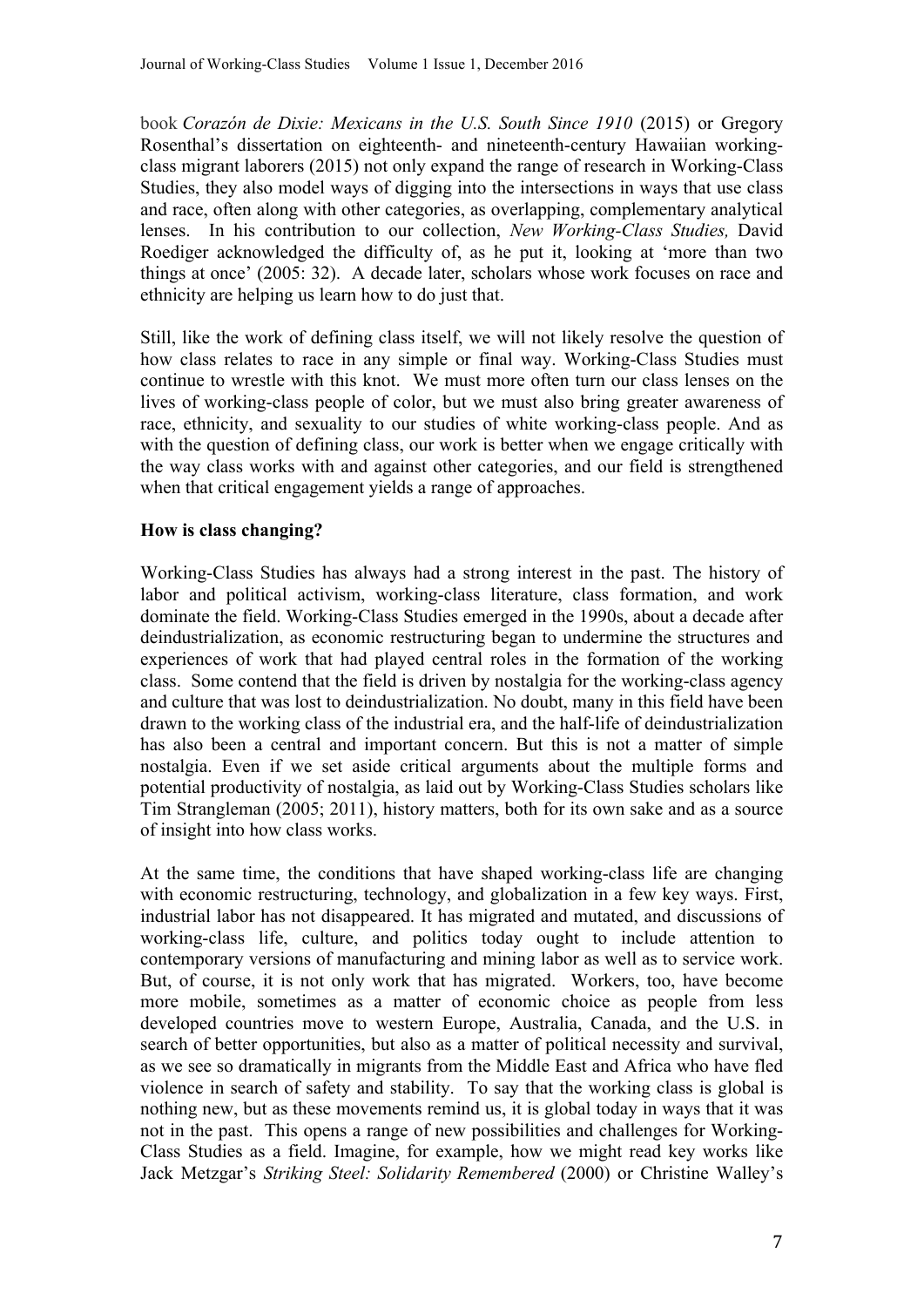*Exit Zero: Family and Class in Postindustrial Chicago (2013), books that focus on* family and community in the context of labor and the steel industry, alongside studies of Chinese migrants who leave their home villages behind to work in giant factories producing smart phones and computers. We can also see the future of Working-Class Studies in books like Sonali Perera's *No Country: Working-Class Writing in the Age of Globalization* (2014), which reads fiction from India, South Africa, and other colonialized regions of the English-speaking world alongside the work of Tillie Olsen (1974). If nothing else, our increased awareness of the global working class should generate a more comparative, or at least a more contextualized, approach to the study of class.

Second, changes in work may require us to rethink our already contested definitions of class. Guy Standing argues that the emerging 'precariat' (2014) represents a new class and that its interests are not likely to be effectively addressed with the organizing models of the past. The contingency and low wages of contemporary work undermine the potential for solidarity and pride that workers of the past found in industrial labor. Meanwhile, stagnant wages, increasing student loan debt, and more widespread use of contract and freelance labor have muddied the boundaries between working- and middle-class lives. Where fifty or sixty years ago many working-class people, at least in the U.S., began to acquire the elements of middle-class lives – sending their children to college, moving to the suburbs, buying homes, cars, and boats – today, middle-class people increasingly find themselves living paycheck to paycheck, with college degrees and student loans but without steady employment or comfortable earnings.

It is not surprising that a recent Pew Research Center<sup>1</sup> study found that younger Americans are more likely to identify themselves as working class these days or that the latest round of the General Social Survey finds more Americans self-identifying as working class (Malik et al, 2016: online). As economic structures change, our definitions of class and our ways of studying class will shift. We see this already in studies like Jennifer Silva's *Coming up Short: Working-Class Adulthood in an Age of Uncertainty* (2013)*,* which challenges long-standing ideas about the centrality of belonging and solidarity in working-class culture. We might also consider how a novel like Hari Kunsru's *Transmission* (2005)*,* which follows a young computer programmer from India to Silicon Valley and then to Seattle, revealing how his dream of success in America is dashed by exploitative contract labor, reflects but also revises the classic American working-class immigrant tales of the early part of the twentieth century.

As we can see, asking questions about how class is changing also necessarily invites us to consider the relationship within Working-Class Studies between the specific and local, on the one hand, and the shared and global on the other. Working-Class Studies has long been dominated by Americans, in part simply because the field began in the U.S. Building an international organization is, of course, challenging in many practical ways, not least the time and cost of travel. It may be that paying more attention to transnational commonalities and global shifts, including the specific

 

 $1$  The Pew Research Center is an independent think tank based in the U.S., http://www.pewresearch.org/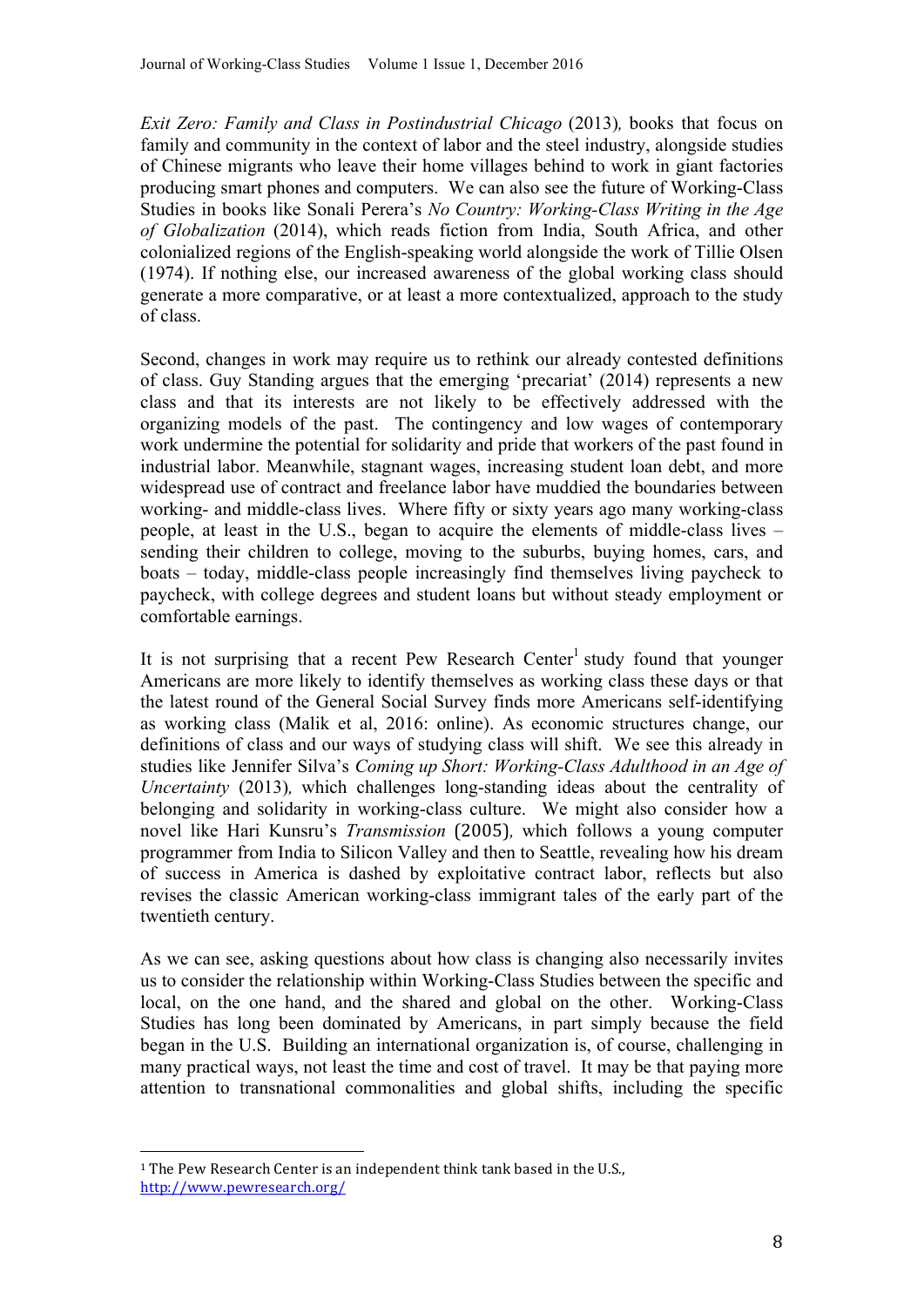experiences and interests of working-class people in particular places, will help us become a more truly international field.

## **Working-Class Studies for whom?**

Working-Class Studies began at the series of conferences we and our colleagues organized at Youngstown State University, starting in 1995. We might have stopped after one conference, of course, but we were inspired by a number of people who told us during the first conference that they had felt like orphans, isolated and hungry for opportunities to talk with colleagues, across the disciplines, who shared their interest in working-class history, culture, and politics. We wanted to create a community that would support these academics (many, but not all from working-class backgrounds).

Yet from the beginning, we also worried that Working-Class Studies would become too focused on serving the needs of its participants rather than looking outward to create change for working-class people. We saw the value of anthologies like *This Fine Place So Far from Home: Voices of Academics from the Working Class,* edited by C.L. Barney Dews and Carolyn Leste Law (1995), in which working-class academics described and reflected on the challenges they had faced in navigating the middle-class (and often elite) institutions of higher education. Yet, as Sherry wrote in the Introduction to her 1999 anthology *Teaching Working Class,* relatively few of the students we teach would go on to academic careers. Surely Working-Class Studies should have something to offer them? John had a similar sense from his experience of teaching in local union halls. Working-Class Studies ought to make a difference for the steelworkers, autoworkers, nurses, and government employees he taught.

When we asked attendees at the first Youngstown conference what a Center for Working-Class Studies ought to do, the answers ranged from 'start the revolution' to 'provide a good education for the children of steelworkers.' Relatively few of the responses focused on purely academic work. The idea that Working-Class Studies should serve the interests of working-class people is written into the mission of the WCSA, which includes the goal of 'creating partnerships that link scholarship with activism in labor, community, and other working-class social justice organizations.' We do this in a variety of ways, from teaching in community settings and marching on picket lines to writing for public audiences or making films to advocating for worker justice within our own profession. Some of us also do research on advocacy and activism beyond the labor movement. Betsy Leondar-Wright models both the scholarly and hands-on activism of the field, through her work with Class Matters and United for a Fair Economy, as well as in her book, *Missing Class: Strengthening Social Movement Groups by Seeing Class Cultures* (2014).

Because we recognize the importance of crossing the academic/activist border, questions of audience and purpose should always drive our work. Part of what makes books like Zweig's, Jensen's, and Metzgar's so important, and part of why Walley's translation of her (already quite accessible) autoethnography into a film<sup>2</sup> is so significant is that these texts exemplify the potential for Working-Class Studies to reach broad audiences. As a field, we must continue to ask questions that matter and

 

 $2$  The film version of Walley's 2013 book is also titled *Exit Zero*. More information on the film can be found here: http://www.exitzeroproject.org/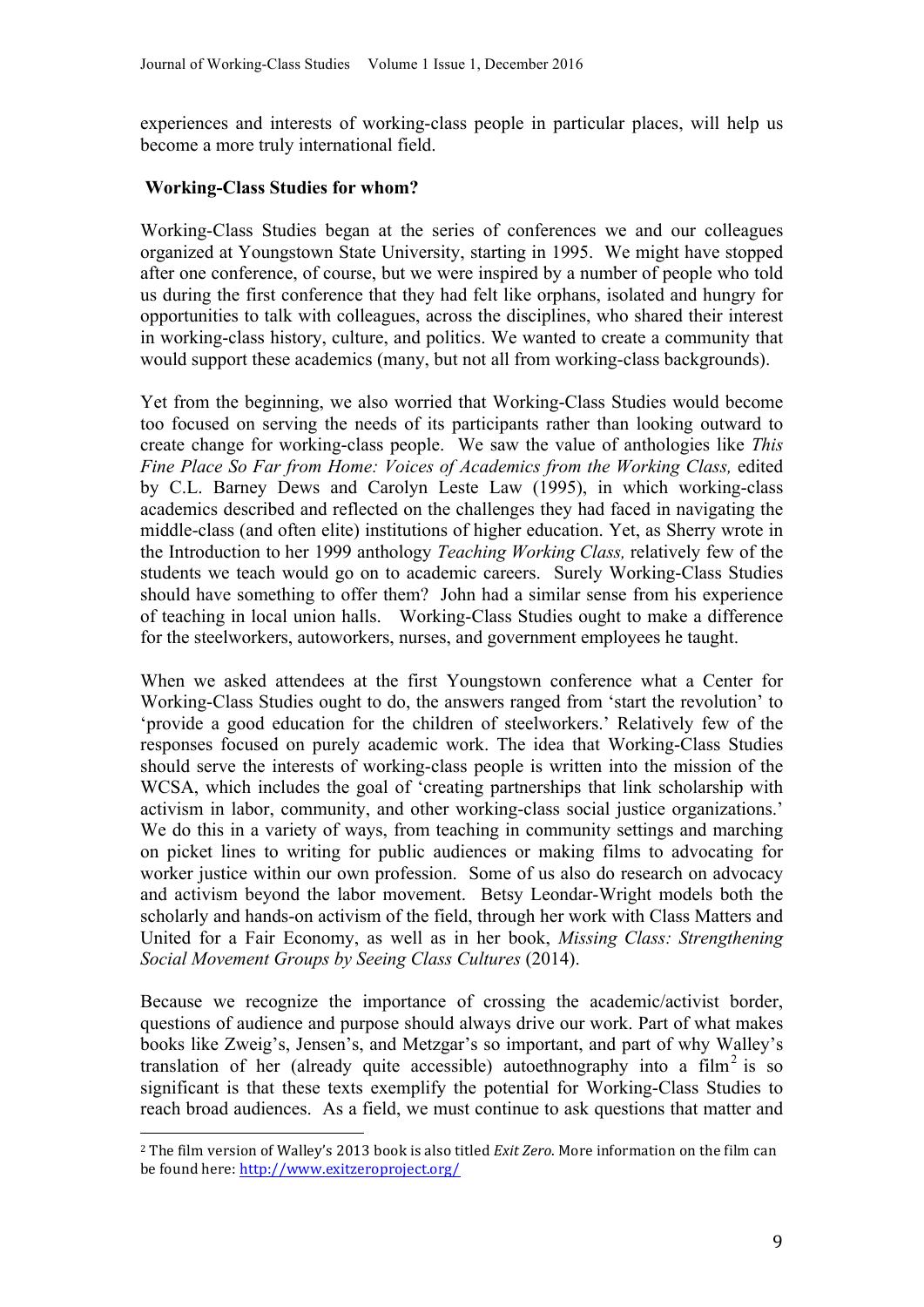to write about them in ways that can engage multiple audiences, including academics outside of our areas of specialty. This does not mean 'dumbing down' our writing. As a field, we have already demonstrated that it is possible to write about specialized knowledge in ways that will engage diverse readers. If we keep asking for whom we are doing this work, we can produce more research that makes a real difference. And as we know from the experience of editing the *Working-Class Perspectives* blog (workingclassstudies.wordpress.com), this sometimes means that we must break out of traditional academic modes.

We also need to maintain our commitment to teaching. WCSA conferences always include multiple panels on working-class students and working-class pedagogy, as many of us teach courses on work, class, inequality, organized labor, and social movements. Early on, collections in the field, such as Janet Zandy's *What We Hold in Common* (compiled in 2001)*,* included essays about teaching, as did our 2005 anthology *New Working-Class Studies.* As more working-class students attend college, and as discussions of higher education draw more attention to economic diversity in higher education, we need to update our shared body of knowledge about class in education. We also need to connect more fully with colleagues in primary and secondary education and those who train future teachers.

In the end, if Working-Class Studies is going to matter, for workers, for communities, for our students, or for us, we must recognize that we cannot focus too narrowly on 'our' work. We cannot work only within academic settings. We need to continue to connect our research and teaching with emerging forms of activism and struggle among working people. To make a difference beyond the academy and to ensure the sustainability of the field, we need to be organizers. We know from recent projects like Alison L. Hurst and Sandi Kawecka Nenga's recent collection *Working in Class: Recognizing How Social Class Shapes Our Academic Work* (2016) that twenty years after that first Youngstown conference, we still have colleagues who feel like orphans. We need to reach out within our institutions and across disciplines, to follow the example of Lisa Kirby at the Texas Center for Working-Class Studies (iws.collin.edu/lkirby) and find those who share our interest in the working class. We need to work together to establish more academic programs, build closer ongoing relationships across academic disciplines, organize more conferences, edit more collections, and develop more partnerships. If we do the organizing, Working-Class Studies can be a vibrant and sustainable academic field and a significant ally and partner for working-class movements.

We see great promise for Working-Class Studies, in part because so many of us remain actively, critically engaged with these questions. Through these debates, the field is deepening and sharpening its work, and new scholars continue to join the discussion. We are excited to see younger people taking on leadership roles and contributing smart, creative new research, pedagogical strategies, and models for collaborating with working-class activists and movements. This journal, too, represents an important step as we move from the field-building era to working on sustaining, expanding, and promoting our work more widely.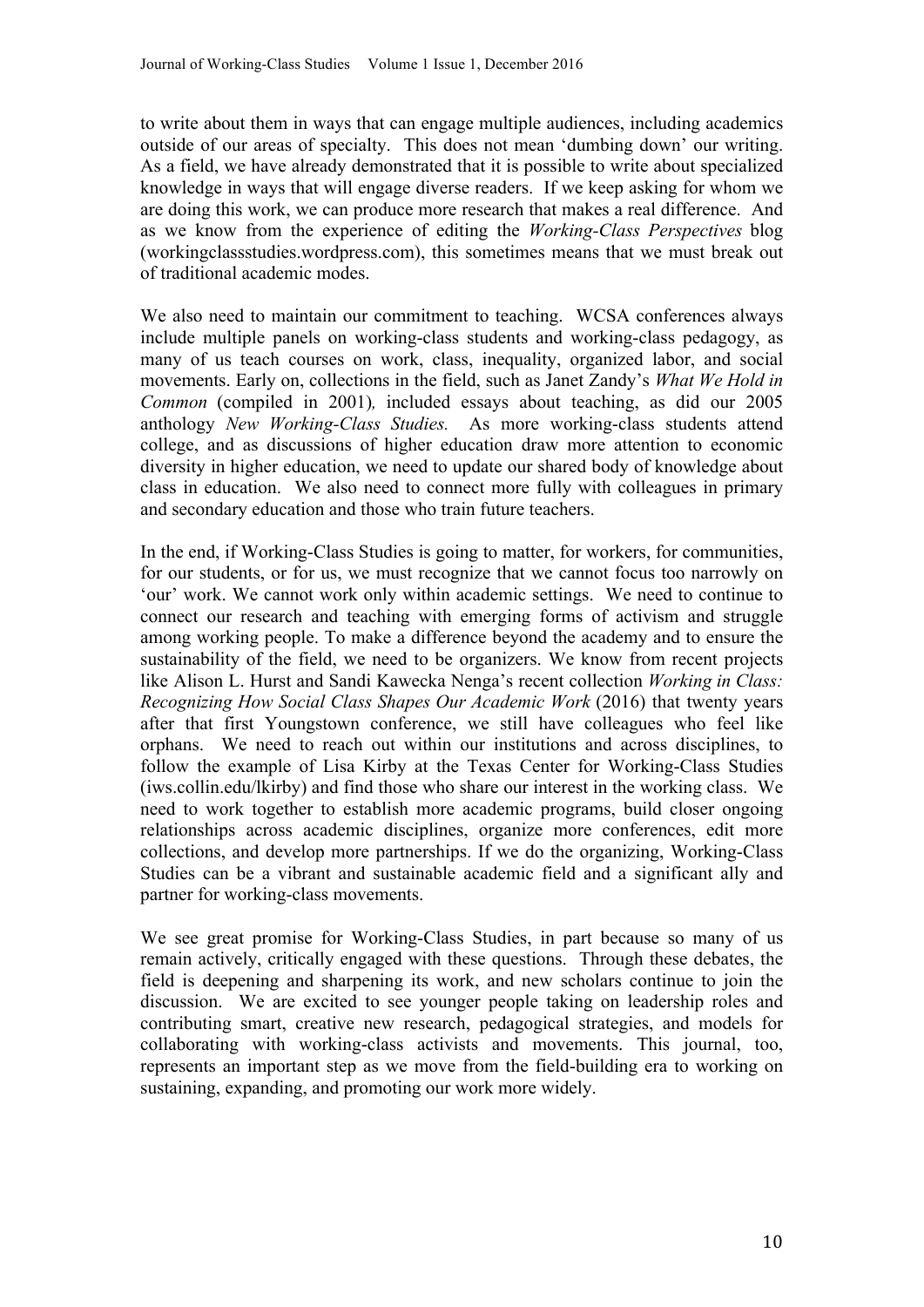## **Author Bios**

Sherry Lee Linkon and John Russo co-directed the Center for Working-Class Studies at Youngstown State University for 17 years. Together, they wrote two books, *Steeltown U.S.A.: Work and Memory in Youngstown* (University Press of Kansas, 2002), now in its eighth printing, and *Reading Work: An Online Resource on Critical Reading and the Meaning of Work* (on-line textbook, 2012). They also co-edited a collection of essays, *New Working-Class Studies* (Cornell University Press, 2005). Their most recent joint publication is the article, "Contested Memories: Representing Work in *The Wire*," written with Alexander Russo, Associate Professor of Media Studies, Catholic University, which appears in *The Wire: Race, Class, and Genre* (University of Michigan Press, 2012).

Sherry is a Professor of English and Director of the Writing Program at Georgetown University. Along with her collaborations with John, she edited three collections, including one on teaching working-class students and working-class studies. She is currently working on a book analyzing contemporary American literature that addresses the long-range effects of deindustrialization. She served as the founding president of the Working-Class Studies Association. She has also been active in the growing field of scholarship of teaching and learning. In 2003, she was named Ohio Professor of the Year by the Carnegie Foundation for the Advancement of Teaching. Her most recent book is *Literary Learning: Teaching the English Major* (Indiana, 2011).

John is a visiting scholar at the Kalmanovitz Initiative for Labor and the Working Poor. He is professor emeritus at Youngstown State University where he served as the Coordinator of the Labor Studies Program in the Warren P. Williamson College of Business Administration. He has written widely on labor and social issues and is recognized as a national expert on labor unions and working-class issues. At YSU, John is one of just two professors ever to have won distinguished professor awards in all four categories: scholarship, teaching, university service, and community service. He has received the Working-Class Studies Association Lifetime Achievement Award and also served on the Board of Directors of the Mahoning Valley Organizing Collaborative.

#### **Bibliography**

Allen, Theodore W. (2006) *Class Struggle and the Origin of Racial Slavery: The Invention of the White Race*, second edition, Centre for the Study of Working Class Life, Stony Brook University.

Barney Dews, CL and Law, Carolyn Leste (eds) (1995) *This Fine Place So Far from Home: Voices of Academics from the Working Class*, Temple University Press, USA.

Bettie, Julie (2002; 2014) *Women Without Class: Girls, Race and Identity,* first and second editions University of California Press, Berkeley.

Cohen, Victor (2005) 'The Origins of Working Class Studies: An Interview with Sherry Linkon and John Russo', *The Minnesota Review*, Number 63-64, pp 61-80.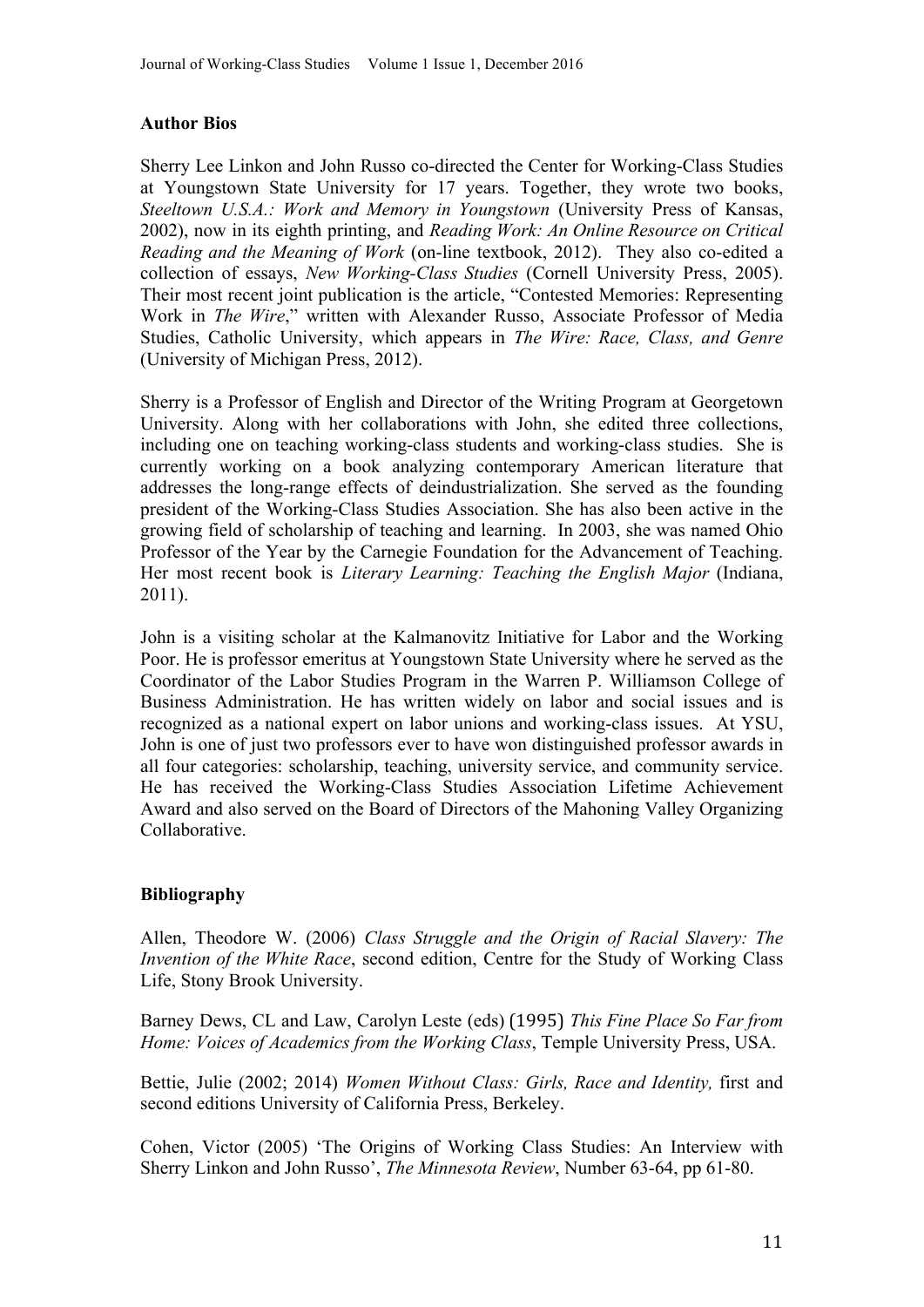Hurst, Alison L. and Kawecka Nenga, Sandi (2016) *Working in Class: Recognizing How Social Class Shapes Our Academic Work*, Rowman and Littlefield, Maryland.

Jensen, Barbara (2012) *Reading Classes: On Culture and Classism in America*, ILR/Cornell University Press, USA.

Kunsru, Hari (2005) *Transmission*, Plume/Penguin, New York.

Lauter, Paul (1990) 'Working-Class Women's Literature: An Introduction to Study' in Gushee O'Malley, Susan (et al), *Politics of Education: Essays from Radical Teacher*, State University of New York Press, Albany, pp 110-139.

Leondar-Wright, Betsy (2014) *Missing Class: Strengthening Social Movement Groups by Seeing Class Cultures*, IRL/Cornell University Press, USA.

Linkon, Sherry Lee (1999) 'Teaching Working Class' in Linkon, S (ed) *Teaching Working Class*, University of Massachusetts Press, Amherst, pp 1-14.

Malik, Shiv, Barr, Caelainn and Holpuch, Amanda (2016) 'US millennials feel more working class than any other generation', *The Guardian* (US), 16 March 2016, https://www.theguardian.com/world/2016/mar/15/us-millennials-feel-more-workingclass-than-any-other-generation, last accessed 13 July 2016.

Metzgar, Jack (2000) *Striking Steel: Solidarity Remembered*, Temple University Press, USA.

Olsen, Tillie (2004) *Yonnondio: From the Thirties*, University of Nebraska Press, USA. (Original work published in 1974)

Perera, Sonali (2014) *No Country: Working-Class Writing in the Age of Globalization*, Columbia University Press, USA.

Roediger, David (2005) 'More than Two Things: The State of the Art of Labor History' in Russo, John and Linkon, Sherry Lee (eds) *New Working-Class Studies,*  Cornell ILR Press, USA, pp 32-41.

\_\_\_\_\_\_\_\_\_\_\_\_(2007): *The Wages of Whiteness: Race and the Making of the American Working Class* , Verso, New York.

Rosenthal, Gregory (2015) 'Hawaiians who Left Hawai'i: Work, Body, and Environment in the Pacific World, 1786-1876', PhD Dissertation in History for the State University of New York, Stony Brook.

Russo, John and Linkon, Sherry Lee (2005) *New Working-Class Studies,* Cornell ILR Press, USA.

Russo, John and Linkon, Sherry Lee (2012) 'Border Crossing: Interdisciplinarity in Working-Class Studies', *Labor History*, v53n3, pp 373-387.